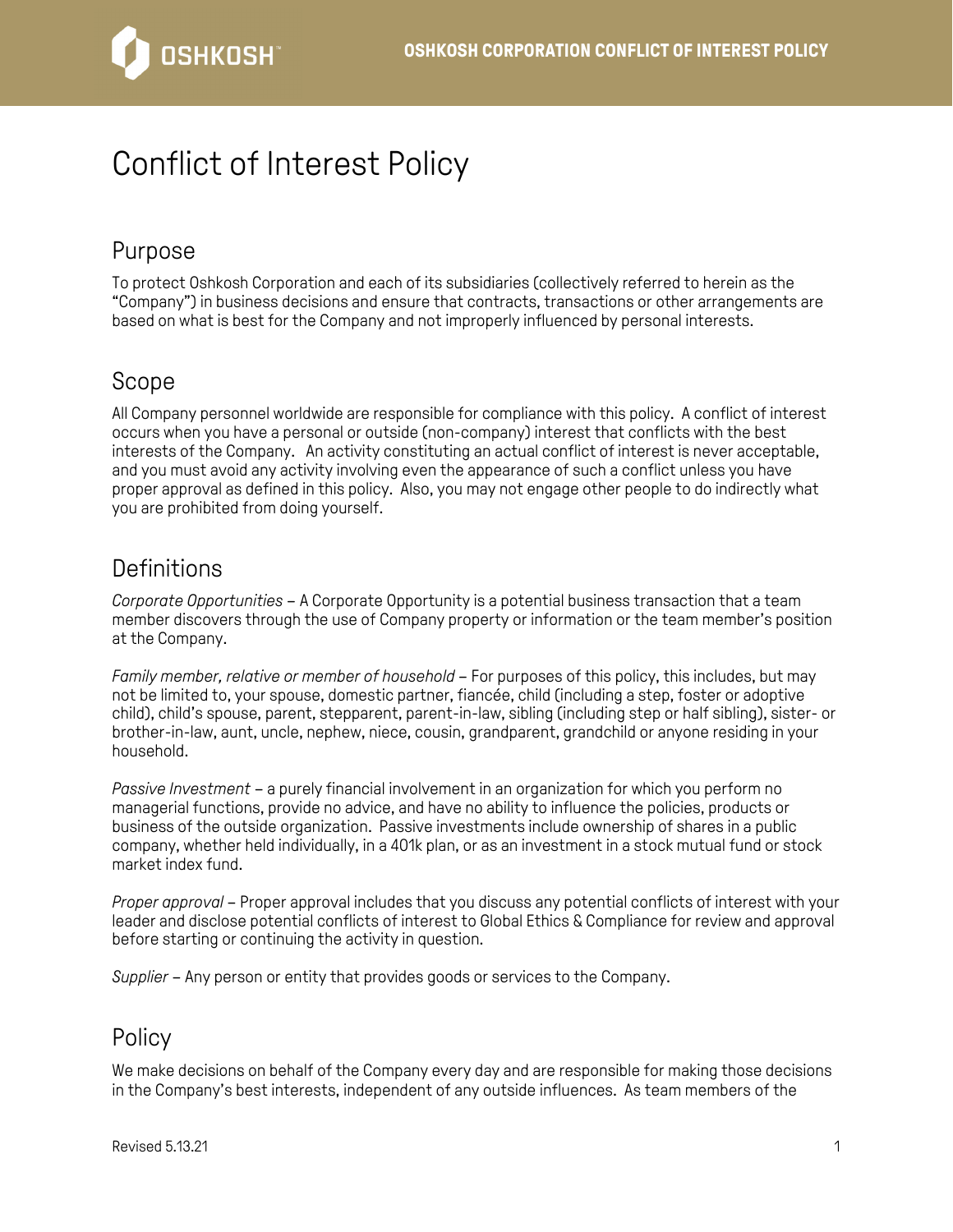Company, we must be able to perform duties and exercise our judgment on behalf of the company without being impacted by conflicts of interest, or the appearance of conflicts of interest. Judgment or decision-making could be inappropriately influenced when the outside interest:

- Impacts your ability to make decisions on what is best for the Company,
- Affects your impartiality (for example, in choosing between two suppliers or two potential team members), or
- Introduces personal or non-business issues into what should be a business decision.

As team members, we owe a duty to the Company to advance its legitimate interest when the opportunity to do so arises, and not to advance our own interest at the expense of the company.

In the area of conflicts of interest, the appearance of a problem can often create as much harm as the actual existence of a problem. This is because the appearance of a conflict can raise doubts or arouse suspicions among co-workers, customers, suppliers, shareholders and others that can be damaging in themselves. Although we cannot list every conceivable conflict, following are some examples that illustrate actual or apparent conflicts of interest that must be disclosed:

#### **SIGNIFICANT PERSONAL RELATIONSHIPS**

You must be sensitive to issues of security, confidentiality and conflicts of interest if you, a family member, or a close personal friend has a personal stake in or is employed by a company that is a current or potential customer, supplier, or sales agent (distributor, sales representative, etc.) Such a situation, however harmless it may appear to you, could raise doubts or arouse suspicions among others that might affect your working relationships. To avoid or eliminate any such doubts or suspicions, you must disclose your specific situation to the Company. If you find yourself in this situation, you must not use your position to influence the bidding process or negotiations in any way. If you are directly involved in the decision-making process, you must notify your manager immediately and remove yourself from the decision-making process.

A perceived or actual conflict may arise if a personal or family relationship between team members exists, particularly one that is also a reporting relationship. The Company respects the privacy of personal affairs of all team members, but team members must disclose to their manager and Human Resources the existence of a family member relationship or an intimate or romantic relationship where there exists a direct or indirect chain of command. It is important to avoid even the appearance of bias, impropriety or undue influence or favoritism, so any relationships that could be viewed as such should be disclosed to your manager and Human Resources. The Company will make decisions on these situations on a case-by-case basis.

#### **CORPORATE OPPORTUNITIES AND INVESTMENT IN OTHER BUSINESSES**

You should advance the Company's interests whenever the opportunity to do so arises. Making use of business opportunities discovered or learned through your position at the Company may result in an inappropriate personal gain for you, a family member or someone with whom you have a close personal relationship. You may not take personal advantage of opportunities that properly belong to the Company, unless properly disclosed and approved in advance.

For example, without full disclosure and proper approval, you may not:

- Purchase, sell or lease real estate or other facilities that you know or have reason to know that the Company may be interested in, or may need in the future.
- Take personal advantage of an opportunity that properly belongs to the Company.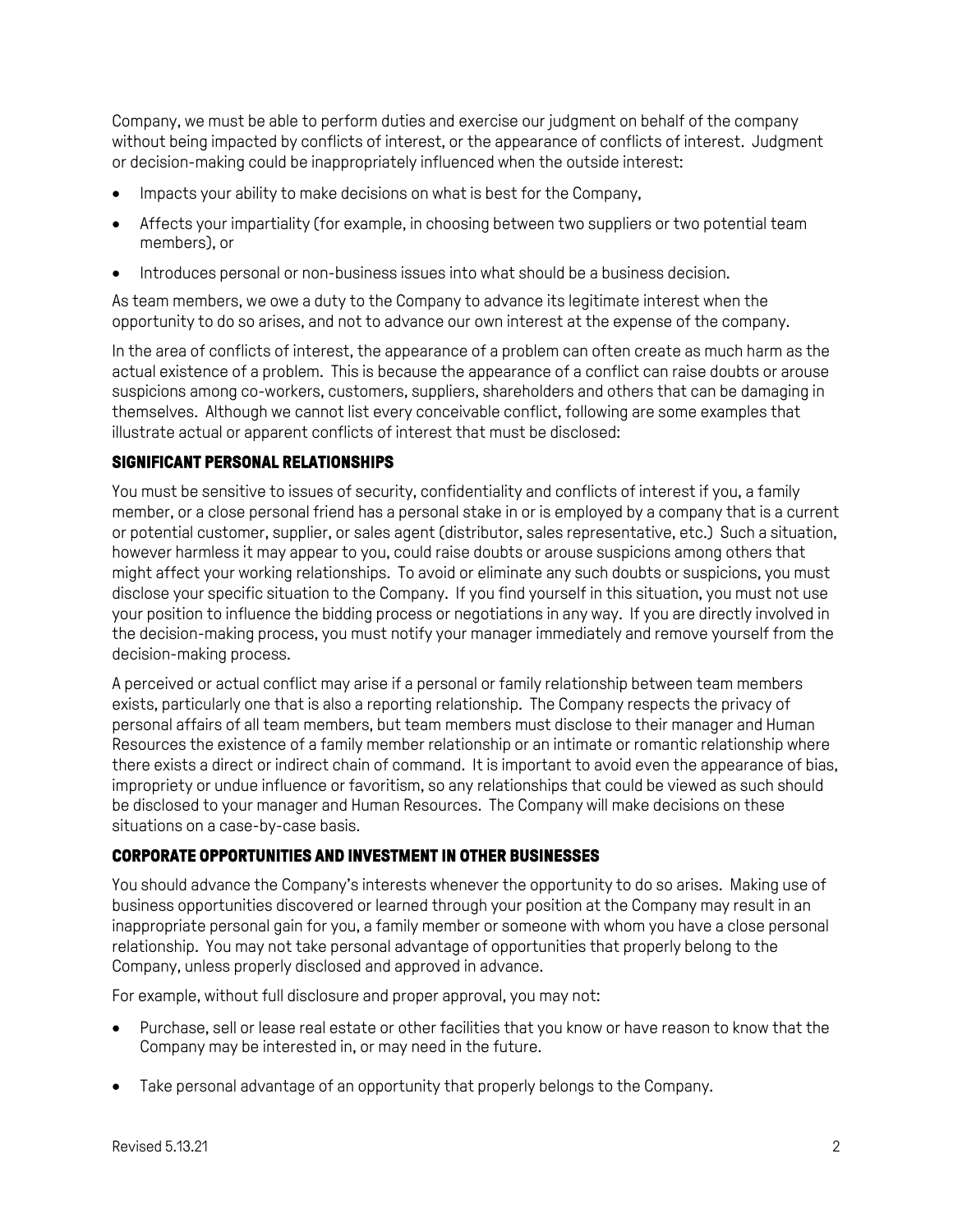Executive Leadership Team members must obtain prior approval of the General Counsel and the Oshkosh Corporation Board of Directors' Human Resources Committee before entering into any such transaction or negotiation or availing themselves of any such opportunity.

Personal relationships with suppliers, customers and others must not affect our decisions and judgment, and in general, you should avoid financial interests in any companies if you have any influence in the Company's decisions affecting the other company. If you face a situation where you feel there may be a conflict, you should report all pertinent details to your manager and to the Company.

#### **OUTSIDE EMPLOYMENT AND OTHER AFFILIATIONS**

Sometimes taking outside employment creates an actual or potential conflict of interest. You must not take another job that interferes with your ability to do your job at our Company. This includes, among other things, operating an outside business during working hours, performing any work for another entity during the time you are expected to be performing work for our Company, performing work for a company that is performing work or providing services to our Company, or using Company property, equipment or information for non-Company uses. If you are considering taking an outside job, you should contact your supervisor for guidance before doing so.

If you are considering any outside job with or serving on the board of directors for a supplier, customer or competitor of the Company or for an industry organization or standard setting board, you must obtain prior written approval from all three of: (1) your manager, (2) Global Ethics & Compliance, and (3) the Executive Leadership Team member for your group. Executive Leadership Team members wishing to serve on the board of directors of other companies must obtain prior approval of the General Counsel and the Oshkosh Corporation Board of Directors' Human Resources Committee.

A team member may not participate in a joint venture, partnership or other business arrangement with the Company without full disclosure and prior written approval as set forth in the preceding paragraph.

#### **PUBLIC SERVICE AND CHARITABLE ACTIVITIES**

As part of the Company's commitment to being involved in the communities where our team members work and live, you are encouraged to make contributions of personal time or financial resources to charitable, educational, and community-service organizations. Care must be taken to avoid potential conflicts of interest between our Company and the organization you wish to serve as conflicts can exist even where no personal gain or economic interest is involved. If an organization with which you are involved seeks to do business with our Company or seeks donations from our Company, you should fully disclose the situation to decision-making Company personnel.

Contributions of company time and financial resources to non-profit organizations can create conflicts of interest as well as present legal and regulatory concerns. To ensure compliance before making a contribution of corporate resources for charitable or community purposes, you must obtain approval through the Corporate and/or Segment approval process for these contributions.

#### **EXCHANGING BUSINESS COURTESIES**

While the exchange of modest business courtesies can help build business relationships, accepting or providing business courtesies that are excessive or inappropriate can harm your reputation and the reputation of our Company. Offering or accepting gifts or entertainment can potentially be problematic because these can be viewed as attempts to influence the performance of duties and, in some cases, could create a conflict of interest. Further guidelines for business courtesies are included in GBL-POL-LGL006, Gifts and Entertainment.